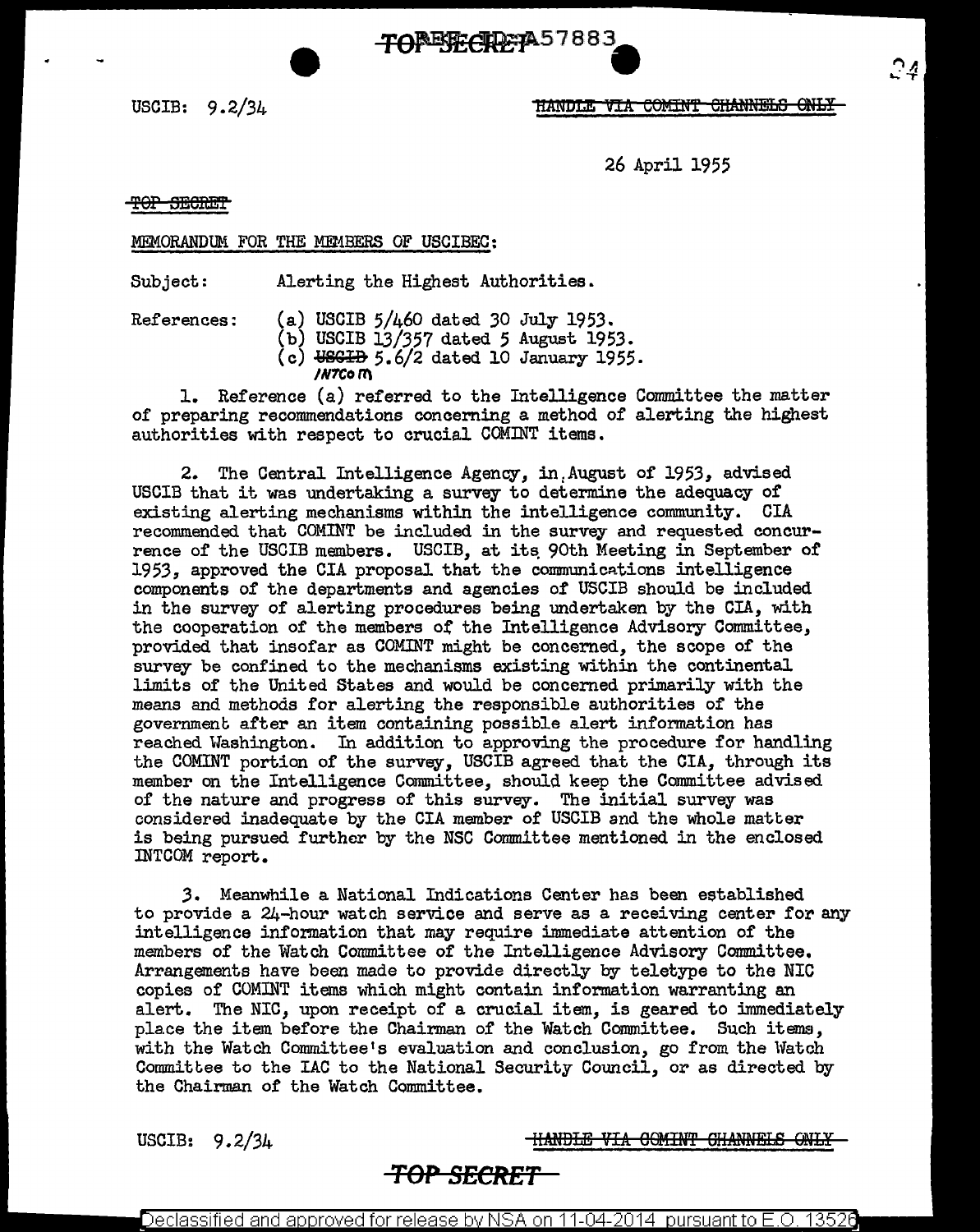TOP SEEREND: A57883

USCIB: 9. 2/34

26 April 1955

TOP SECRET

Subject: Alerting the Highest Authorities.

4. As this matter appears to be receiving active attention from competent authority it is recommended that the enclosed report by the Intelligence Committee be approved.

5. Members are requested to execute the attached vote sheet and return it to this office by close of business Wednesday 11 May 1955.

aptain, U-S. Navy Executive Secretary, USCIB

Enclosure INT # 0003 dtd 22 Apr 1955

USCIB:  $9.2/34$  - 2 -

 $\overline{\mathbf{r}}$ 

## **TOP** *SECRET*